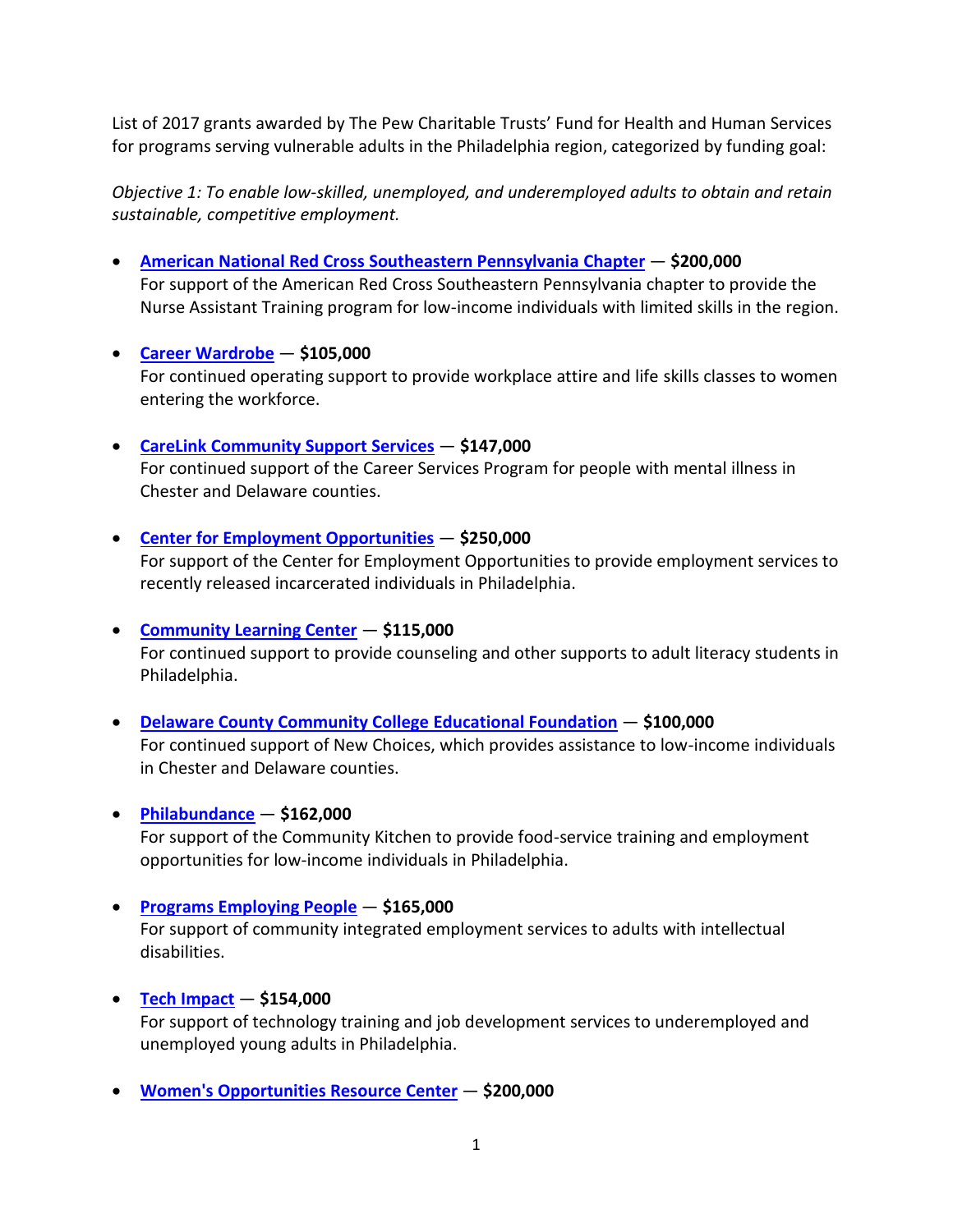For continued operating support to offer small-business training and related services to lowincome individuals.

## **[YouthBuild Philadelphia Charter School](https://youthbuildphilly.org/)** — **\$245,000**

For continued support to provide high school dropouts with career training and job placement assistance.

*Objective 2: To improve behavioral health outcomes for vulnerable adults through the use of evidence-informed approaches.*

### **[Action Wellness](https://www.actionwellness.org/)** — **\$210,000**

For continued support to provide behavioral health services to individuals with HIV/AIDS and other chronic illnesses.

### **Crime Victims' [Center of Chester County](http://www.cvcofcc.org/)** — **\$163,000**

For continued support to provide assistance to survivors of sexual assault and abuse and other victims of crime.

### **[Delaware County Women Against Rape](http://www.delcowar.org/)** — **\$95,000**

For continued operating support to provide comprehensive services to victims of violent crimes in Delaware County.

## **[Drexel University](http://nezustressandcopinglab.weebly.com/about.html)** — **\$160,000**

For support of the Nezu Stress and Copying Lab to provide therapeutic services to veterans in the Philadelphia region.

### **[Drexel University](http://www.centerforhungerfreecommunities.org/our-projects/microfinancetanf-demonstration-project)** — **\$199,000**

For support of the Building Health and Wealth Network to improve the behavioral health and financial stability of low-income individuals receiving public assistance.

### **[Esperanza Health Center](http://www.esperanzahealthcenter.org/)** — **\$170,000**

For continued support of behavioral health consultation services for low-income residents of North Philadelphia.

### **[Penn Foundation](https://www.pennfoundation.org/) Inc.** — **\$180,000**

For support to provide comprehensive psychiatric rehabilitation services to adults with mental illness.

### **[Women Against Abuse](http://www.womenagainstabuse.org/)** — **\$200,000**

For continued support to provide behavioral health services to victims of domestic violence living in its Philadelphia shelters.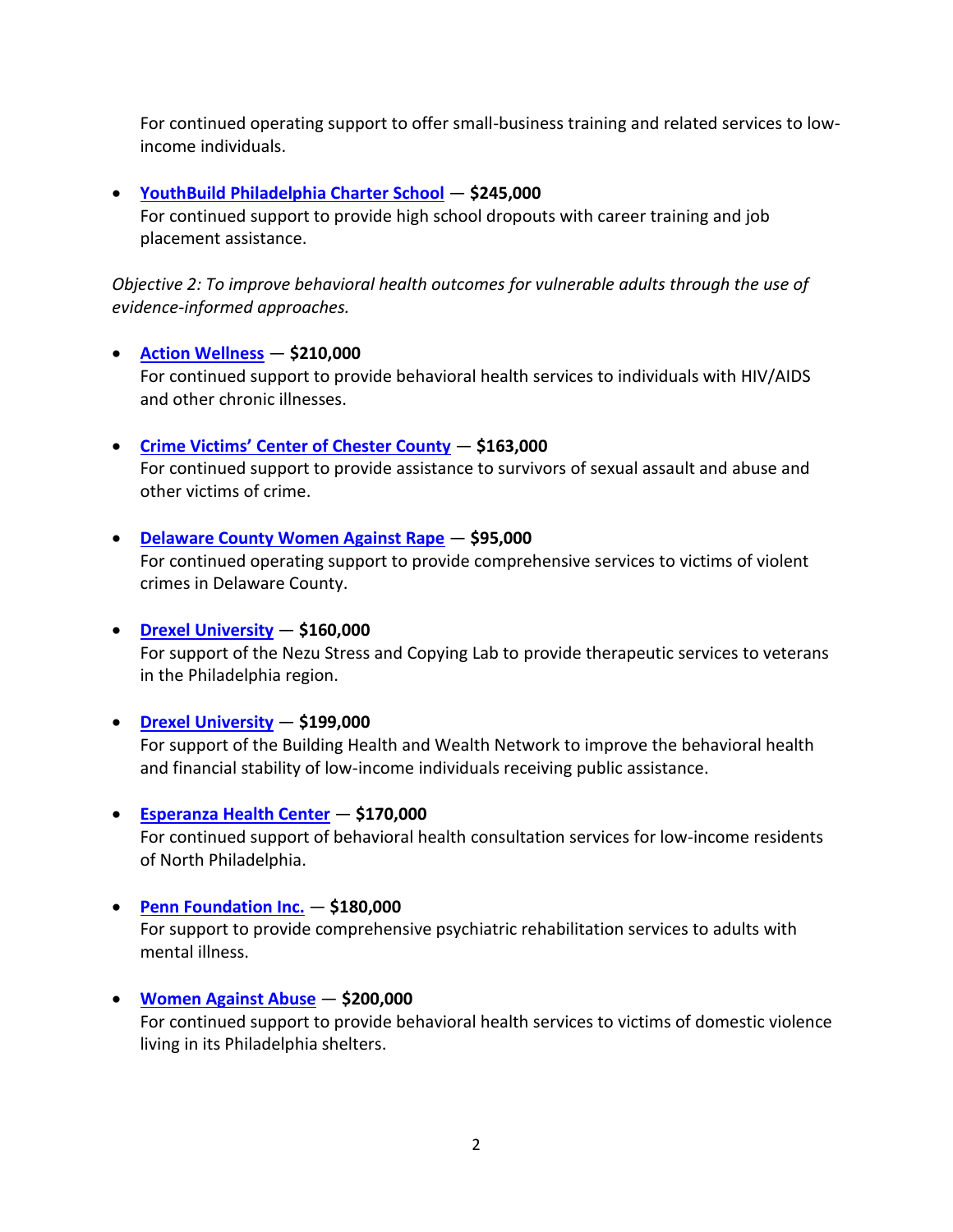*Objective 3: To strengthen the ability of vulnerable adults with multiple and complex needs to move to independence and stability in the community.*

## **[AHEDD](http://www.ahedd.org/)** — **\$163,000**

For continued support to facilitate employment for young adults with disabilities in southeastern Pennsylvania.

# **[Bethesda Project](https://www.bethesdaproject.org/)** — **\$237,000**

For continued support to provide housing and supportive services to chronically homeless individuals.

## **Broad [Street Ministry](http://www.broadstreetministry.org/)** — **\$227,000**

For continued support of the Hospitality Collaborative to provide meals and assistance in obtaining services to homeless and other low-income individuals in Philadelphia.

## **[Community College of Philadelphia Foundation](http://www.ccp.edu/student-support/single-stop)** — **\$225,000**

For support of Single Stop to assist low-income community college students in accessing benefits to strengthen their financial independence and stability.

**[Depaul USA](https://us.depaulcharity.org/)** — **\$90,000**

For support to provide housing and other services to homeless individuals in Philadelphia.

# **[Domestic Violence Center of Chester County](https://www.dvccc.com/)** — **\$121,000**

For continued support of services to victims of domestic violence in Chester County.

## **[Drueding Center](http://www.druedingcenter.org/DruedingCenter/DruedingCenter.aspx)** — **\$150,000**

To provide life skills training and other supports to young women transitioning to permanent housing in Philadelphia.

## **[Face to Face](http://facetofacegermantown.org/)** — **\$120,000**

For operating support for the provision of meals, health care, and legal and social services for vulnerable adults in northwest Philadelphia.

# **[Family Services of Montgomery County,](http://fsmontco.org/) PA** — **\$180,000**

To provide the Parenting Inside Out program to inmates and ex-offenders in Montgomery County.

- **[HIAS and Council Migration Service of Philadelphia](http://hiaspa.org/) \$150,000** For continued support of legal services to low-income Latino immigrants.
- **[Homeless Advocacy Project](http://www.homelessadvocacyproject.org/) \$109,000** For continued support of legal assistance to homeless individuals in Philadelphia.